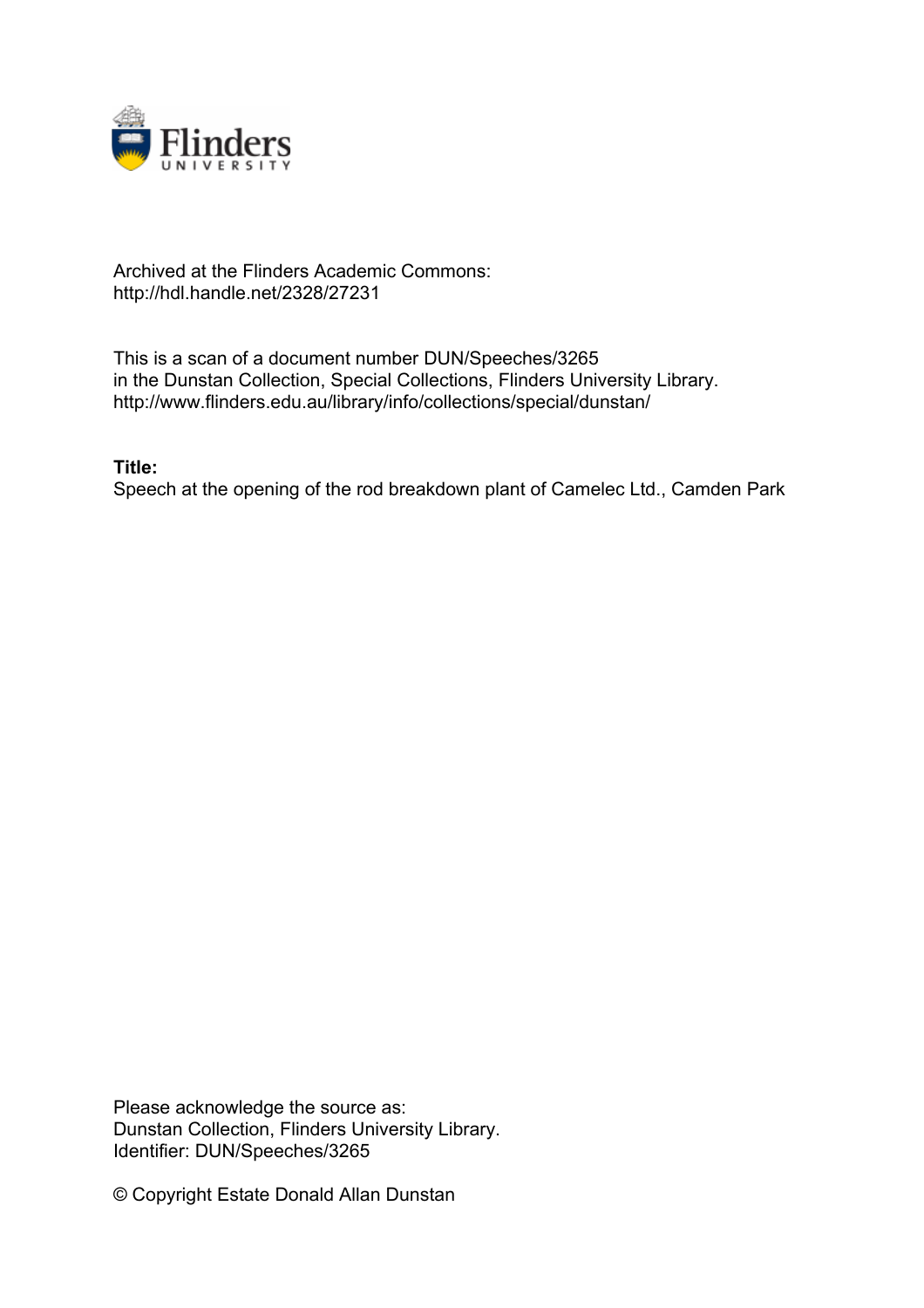8PEECH BY THE PREMIER, HON. DON DUNSTAN, Q.C. , M.P. , AT THE OPENING OP THE ROD BREAKDOWN PLANT OP CAMELEC LTD, CAMDEN PARK, WEDNESDAY, 29TH NOVEMBER, 1967.

MR. CHAIRMAN, MINISTERIAL COLLEAGUES, OTHER DISTINGUISHED GUESTS, GENTLEMEN :

THANK YOU, MR. GALL, POR THE WELCOME YOU HAVE EXTENDED TO ME AND YOUR INVITATION TO SET IN OPERATION THIS NEW BREAKDOWN PLANT ESTABLISHED BY CAMELEC LIMITED.

I AM VERY PLEASED TO OFFICIATE AT THI8 CEREMONY TODAY BECAUSE HERE AT CAMELEC LIMITED, WE HAVE AN EXCELLENT EXAMPLE OP THE PACT THAT OPPORTUNITIES EXIST''IN 80UTH AUSTRALIA POR THE ESTABLISHMENT AND EXPANSION OP INDUSTRIES. IN CAMELEC LIMITED, WE HAVE A COMPANY WHICH WA8 POUNDED ONLY IN 19U8 AND COMMENCED OPERATIONS AT THIS CAMDEN PARK SITE IN JANUARY, 1950 . IN THAT 8H0RT SPACE OP TIME, THE COMPANY HAS DEVELOPED TO A • I • STAGS WHERE IT NOW HAS MORE THAN 500 EMPLOYEES AND A TURNOVER

PAGE 2.

3265

IN THE LAST FINANCIAL YEAR OP MORE THAN §5M. WORTH OP OUTPUT. THIS IS AN ACHIEVEMENT OF WHICH YOU, MR. CHAIRMAN, AS THE FOUNDER OF THIS COMPANY CAN BE JUSTLY PROUD. IT IS AN INDICATION OF THE FACT THAT OPPORTUNITIES STILL EXIST IN SOUTH AUSTRALIA FOR THE LAUNCHING OP NEW UNDERTAKINGS.

THE FIELD OF INDUSTRIAL DEVELOPMENT IS NOT CONFINED TO OLD ESTABLISHED INDUSTRIES, AND SUCCESS 8TILL AWAITS INDUS-TRIAL ENTERPRISES WHICH ARE PREPARED TO TAKE THE ADVANTAGE OP GROWING WITH THE DEVELOPMENT OF SOUTH AUSTRALIA. THIS IS WHAT CAMELEC LIMITED HAVE DONE OVER THE PAST 17 YEARS AND I AM SURE IT WILL CONTINUE TO GROW WITH THE FUTURE DEVELOPMENT OF OUR STATE.

AS IS THE CASE WITH A NUMBER OF SOUTH AUSTRALIAN INDU8TRIE8, THE COMPANY COMMENCED TO PRODUCE REQUIREMENTS POR THE AUTOMOTIVE INDUSTRY AND HAS SINCE EXPANDED ITS ACTIVITIES OVER" A WIDER FIELD OP PRODUCTS.

Dunstan Collection, Special Collections, Flinders University Library.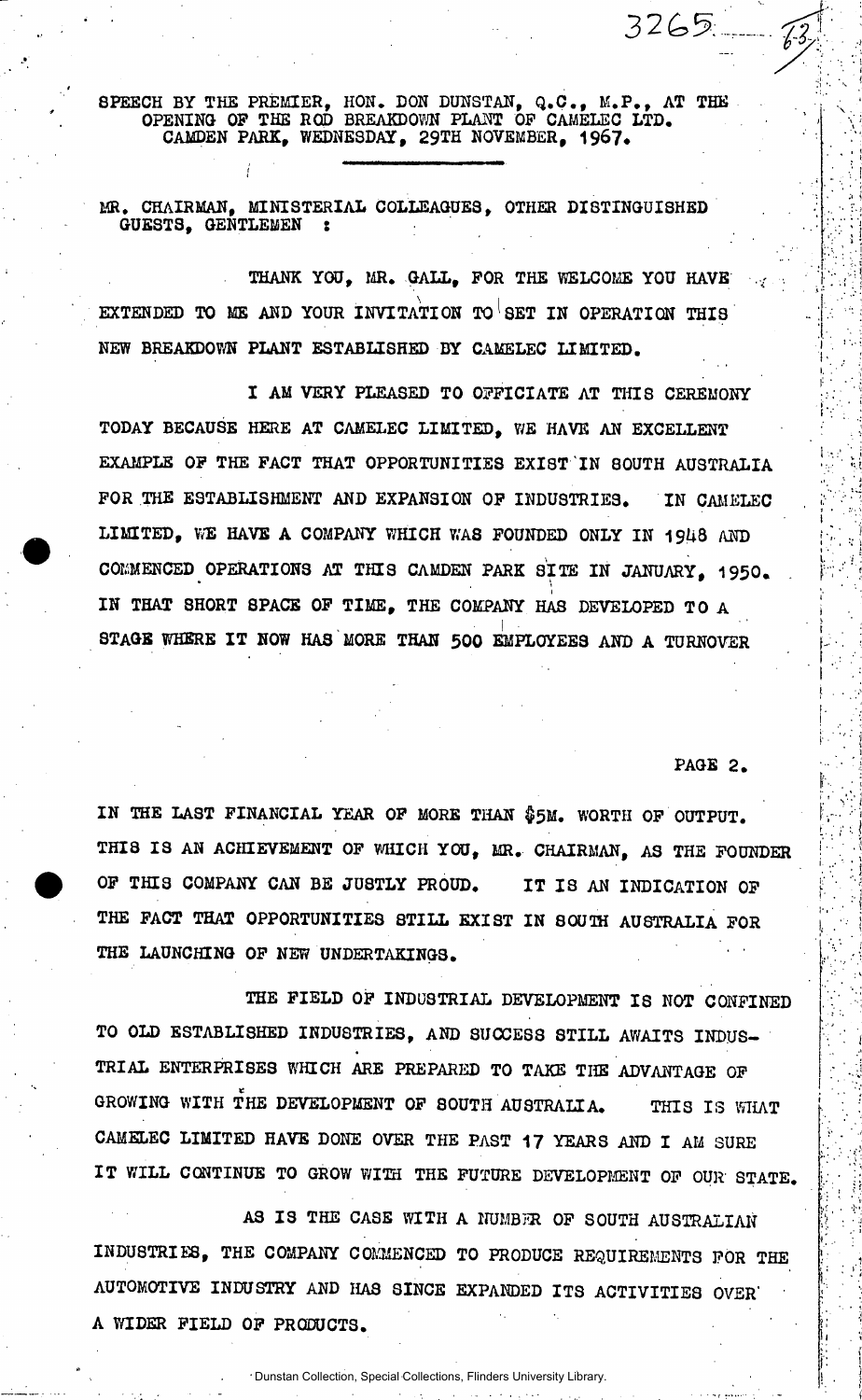IN SOUTH AUSTRALIA I BELIEVE THE CIRCUMSTANCES ARE SUCH THAT WE ARE ON THE VERGE OF GREAT INDUSTRIAL DEVELOPMENT. OUR NATURAL GASFIELDS AND THE RECENT ASSURANCES OF LARGE RESERVES OP NATURAL GAS WILL SURELY STIMULATE THE RATE OP INDUSTRIAL EXPANSION ALREADY IN EXISTENCE. THERE IS EVIDENCE AT HAND OF  $\ddot{\phantom{0}}$ AN ACTIVE INTEREST BY INTERSTATE AND OVERSEAS ORGANIZATIONS IN THE OPPORTUNITIES THAT EXIST IN SOUTH AUSTRALIA FOR THE FROMOTION OF ADDITIONAL INDUSTRIES. IN FACT I EXPECT TO MAKE AN IMPORTANT ANNOUNCEMENT THIS EVENING CONCERNING A DECISION FOR THE ESTABLISHMENT OP A MAJOR NEW INDUSTRY IN THI8 STATE.

MR. CHAIRMAN, YOU MADE A REFERENCE TO THE PACT THAT INDUSTRIES IN^AUSTRALIA OPERATE IN A COMPETITIVE MARKET AND ARE CONSCIOUS OF RISING COSTS. MAY I ASSURE YOU AND ALL OTHER INDUSTRIALISTS AND THE GENERAL PUBLIC THAT MY GOVERNMENT IS

PAGE 4.

ALERT TO THE NEED TO MINIMISE COST INCREASES IN SOUTH AUSTRALIA AS FAR AS POSSIBLE. ALTHOUGH THE GOVERNMENT HAS FOUND IT .NECESSARY TO INCREASE CERTAIN CHARGES, WE HAVE TAKEN CARE THAT INDUSTRY IN 80UTH AUSTRALIA HAS NOT BEEN BURDENED WITH EXTRA TAXATION TO THE EXTENT THAT HAS OCCURRED RECENTLY BOTH IN THE EA8TERN STATES AND WESTERN AUSTRALIA. • I CAN ASSURE YOU, MR. CHAIRMAN, THAT THE INDUSTRIAL DEVELOPMENT BRANCH OP MY DEPARTMENT WILL ALWAYS BE AVAILABLE FOR DISCUSSION WITH INDUSTRIALISTS TO ESTABLISH WAYS AND MEANS OP ADVANCING INDUSTRY IN THIS STATE, AND MY DOOR IS ALWAYS OPEN TO INDUSTRIALISTS TO DISCUSS ANY PROSPECT OF ADVANCING INDUSTRY WITHIN THE STATE TO THE BENEFIT OF THE WHOLE COMMUNITY.

I COMPLIMENT ALL TH03E WHO HAVE BEEN ASSOCIATED WITH THE OUTSTANDING PROGRESS OF CAMELEC LIMITED SINCE ITS INCEPTION.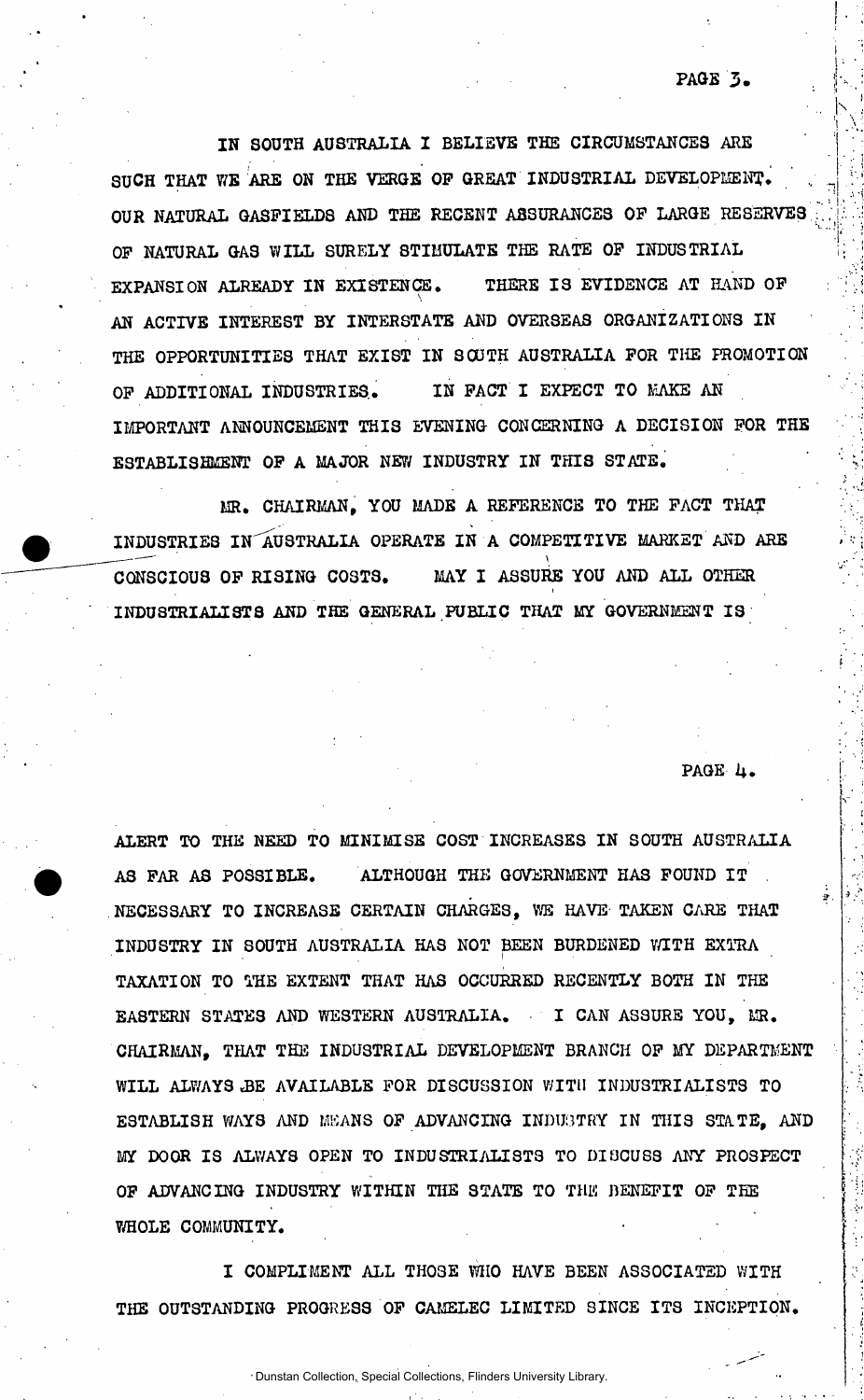IT HAS PROGRESSED BECAUSE OF THE RECOGNITION OF ITS MANAGEMENT OF THE NEED TO PROVIDE SERVICE TO THE MARKETS AVAILABLE TO IT, AND THE NEW PLANT TO BE COMMISSIONED TODAY IS EVIDENCE OF THE COMPANY'S INTENTION TO ENSURE THAT THE LATEST EQUIPMENT IS AVAILABLE TO PROVIDE AUSTRALIAN INDUSTRY WITH A HIGH STANDARD OP , **\**  PRODUCTS.

• A8 I AM ABOUT TO 8ET THE NEW EQUIPMENT IN OPERATION, I EXPRESS THE HOPE THAT ITS INSTALIATION IS BUT ANOTHER MILESTONE IN THE HISTORY OP PROGRESS OP THIS SOUTH AUSTRALIAN COMPANY.

> \  $\setminus$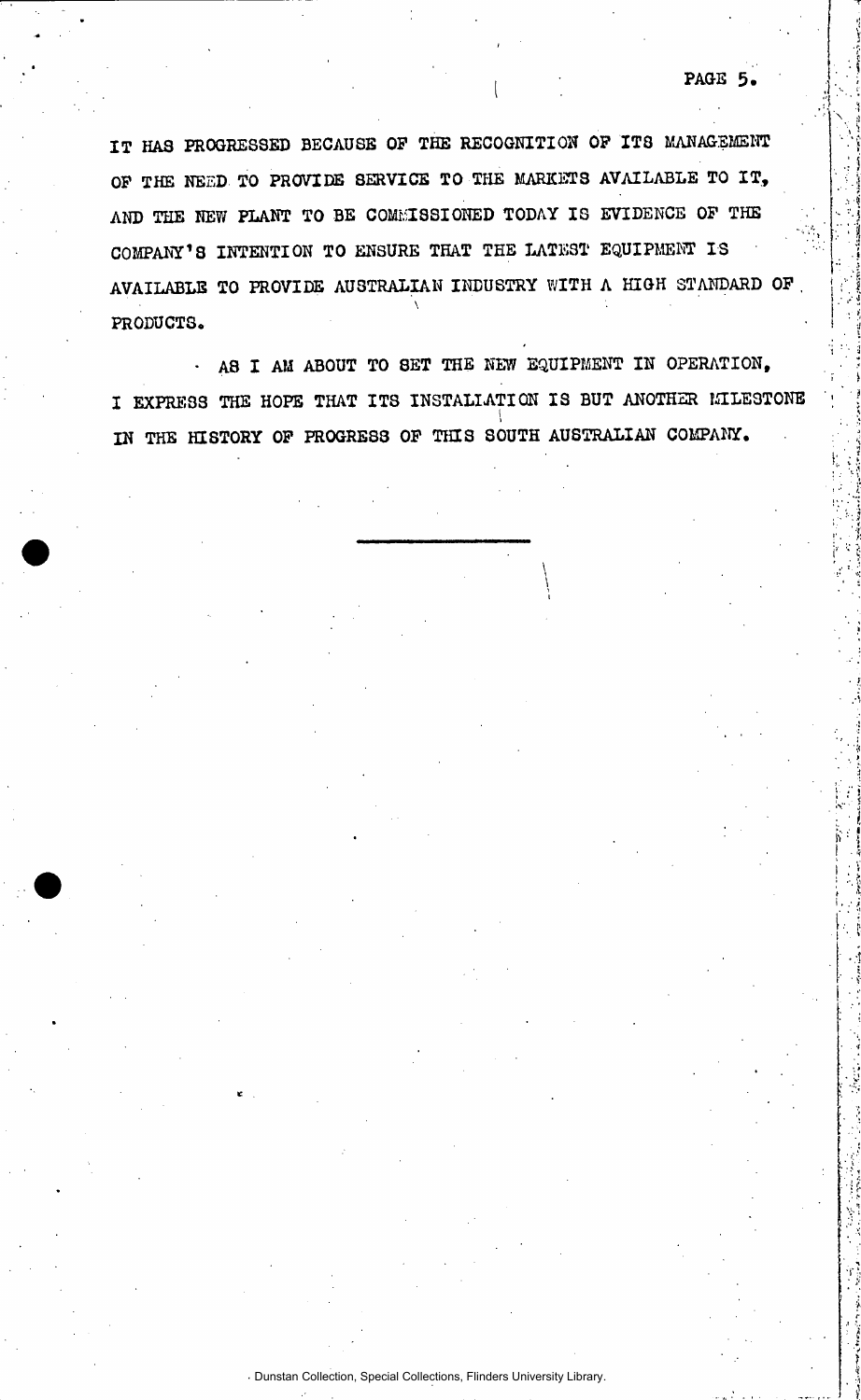*32(^(2)* 

SPEECH BY THE PREMIER, HON. DON DUNSTAN, Q.C. , M.P. , AT THE OPENING OP THE ROD BREAKDOWN PLANT OP CAMELEC LTD. CAMDEN PARK, WEDNESDAY, 29TH NOVEMBER, 1967.

MR. CHAIRMAN, MINISTERIAL COLLEAGUES, OTHER DISTINGUISHED GUESTS, GENTLEMEN :

THANK YOU, MR. GALL, POR THE WELCOME YOU HAVE EXTENDED TO ME AND YOUR INVITATION TO SET IN OPERATION THIS NEW BREAKDOWN PLANT ESTABLISHED BY CAMELEC LIMITED.

I AM VERY PLEASED TO OFFICIATE AT THIS CEREMONY TODAY BECAUSE HERE AT CAMELEC LIMITED, WE HAVE AN EXCELLENT EXAMPLE OP THE PACT THAT OPPORTUNITIES EXIST IN SOUTH AUSTRALIA POR THE ESTABLISHMENT AND EXPANSION OP INDUSTRIES. IN CAMELEC LIMITED, WE HAVE A COMPANY WHICH WAS FOUNDED ONLY IN 1948 AND COMMENCED OPERATIONS AT THIS CAMDEN PARK SITE IN JANUARY, 1950 . IN THAT SHORT SPACE OP TIME, THE COMPANY HAS DEVELOPED TO A STAGB WHERE IT NOW HAS MORE THAN 500 EMPLOYEES AND A TURNOVER

PAGE 2.

IN THE LAST FINANCIAL YEAR OP MORE THAN \$5M. WORTH OP OUTPUT. THIS IS AN ACHIEVEMENT OF WHICH YOU, MR. CHAIRMAN, AS THE FOUNDER OF THIS COMPANY CAN BE JUSTLY PROUD. IT IS AN INDICATION OF THE PACT THAT OPPORTUNITIES STILL EXIST IN SOUTH AUSTRALIA FOR THE LAUNCHING OF NEW UNDERTAKINGS.

THE FIELD OF INDUSTRIAL DEVELOPMENT IS NOT CONFINED TO OLD ESTABLISHED INDUSTRIES, AND SUCCESS STILL AWAITS INDUS-TRIAL ENTERPRISES WHICH ARE PREPARED TO TAKE THE ADVANTAGE OP GROWING WITH THE DEVELOPMENT OF SOUTH AUSTRALIA. THIS IS WHAT CAMELEC LIMITED HAVE DONE OVER THE PAST 17 YEARS AND I AM SURE IT WILL CONTINUE TO GROW WITH THE FUTURE DEVELOPMENT OP OUR STATE.

AS IS THE CASE WITH A NUMBER OF SOUTH AUSTRALIAN INDUSTRIES, THE COMPANY COMMENCED TO PRODUCE REQUIREMENTS POR THE AUTOMOTIVE INDUSTRY AND HAS SINCE EXPANDED ITS ACTIVITIES OVER A WIDER FIELD OF PRODUCTS.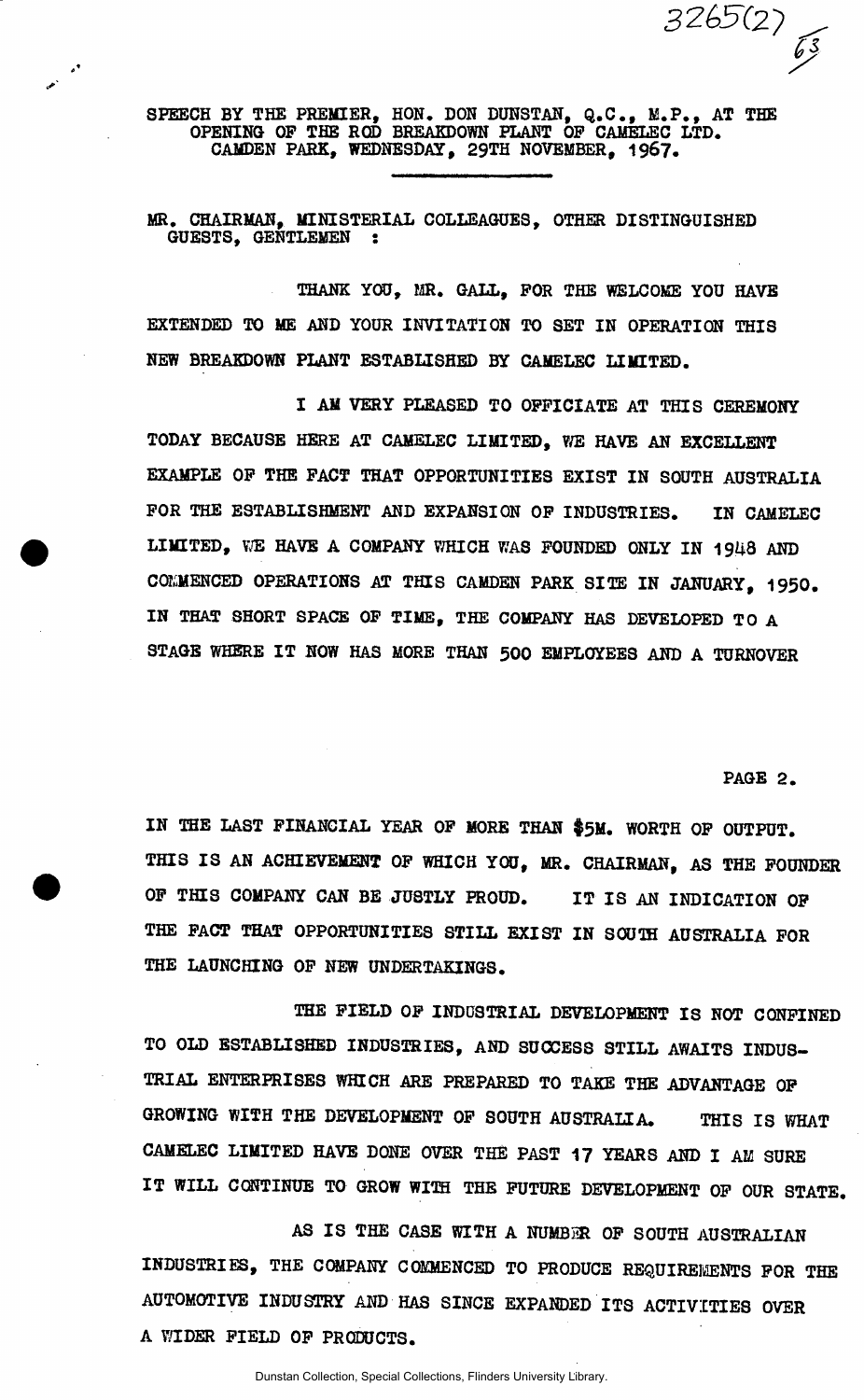IN SOUTH AUSTRALIA I BELIEVE THE CIRCUMSTANCES ARE SUCH THAT WE ARE ON THE VERGE OF GREAT INDUSTRIAL DEVELOPMENT. OUR NATURAL GASFIELDS AND THE RECENT ASSURANCES OP LARGE RESERVES OP NATURAL GAS WILL SURELY STIMULATE THE RATE OP INDUSTRIAL EXPANSION ALREADY IN EXISTENCE. THERE IS EVIDENCE AT HAND OF AN ACTIVE INTEREST BY INTERSTATE AND OVERSEAS ORGANIZATIONS IN THE OPPORTUNITIES THAT EXIST IN SOUTH AUSTRALIA POR THE PROMOTION OF ADDITIONAL INDUSTRIES. IN FACT I EXPECT TO MAKE AN IMPORTANT ANNOUNCEMENT THIS EVENING CONCERNING A DECISION POR THE ESTABLISHMENT OP A MAJOR NEW INDUSTRY IN THIS STATE.

MR. CHAIRMAN, YOU MADE A REFERENCE TO THE FACT THAT INDUSTRIES IN AUSTRALIA OPERATE IN A COMPETITIVE MARKET AND ARE CONSCIOUS OP RISING COSTS. MAY I ASSURE YOU AND ALL OTHER INDUSTRIALISTS AND THE GENERAL PUBLIC THAT MY GOVERNMENT IS

## PAGE 4.

ALERT TO THE NEED TO MINIMISE COST INCREASES IN SOUTH AUSTRALIA AS FAR AS POSSIBLE. ALTHOUGH THE GOVERNLIENT HAS FOUND IT NECESSARY TO INCREASE CERTAIN CHARGES, WE HAVE TAKEN CARE THAT INDUSTRY IN SOUTH AUSTRALIA HAS NOT BEEN BURDENED WITH EXTRA TAXATION TO THE EXTENT THAT HAS OCCURRED RECENTLY BOTH IN THE EASTERN STATES AND WESTERN AUSTRALIA. I CAN ASSURE YOU, MR. CHAIRMAN. THAT THE INDUSTRIAL DEVELOPMENT BRANCH OF MY DEPARTMENT WILL ALWAYS BE AVAILABLE FOR DISCUSSION WITH INDUSTRIALISTS TO ESTABLISH WAYS AND MEANS OF ADVANCING INDUSTRY IN THIS STATE, AND MY DOOR IS ALWAYS OPEN TO INDUSTRIALISTS TO DISCUSS ANY PROSPECT OF ADVANCING INDUSTRY WITHIN THE STATE TO THE BENEFIT OF THE WHOLE COMMUNITY.

I COMPLIMENT ALL THOSE WHO HAVE BEEN ASSOCIATED UITH THE OUTSTANDING PROGRESS OP CAMELEC LIMITED SINCE ITS INCEPTION.